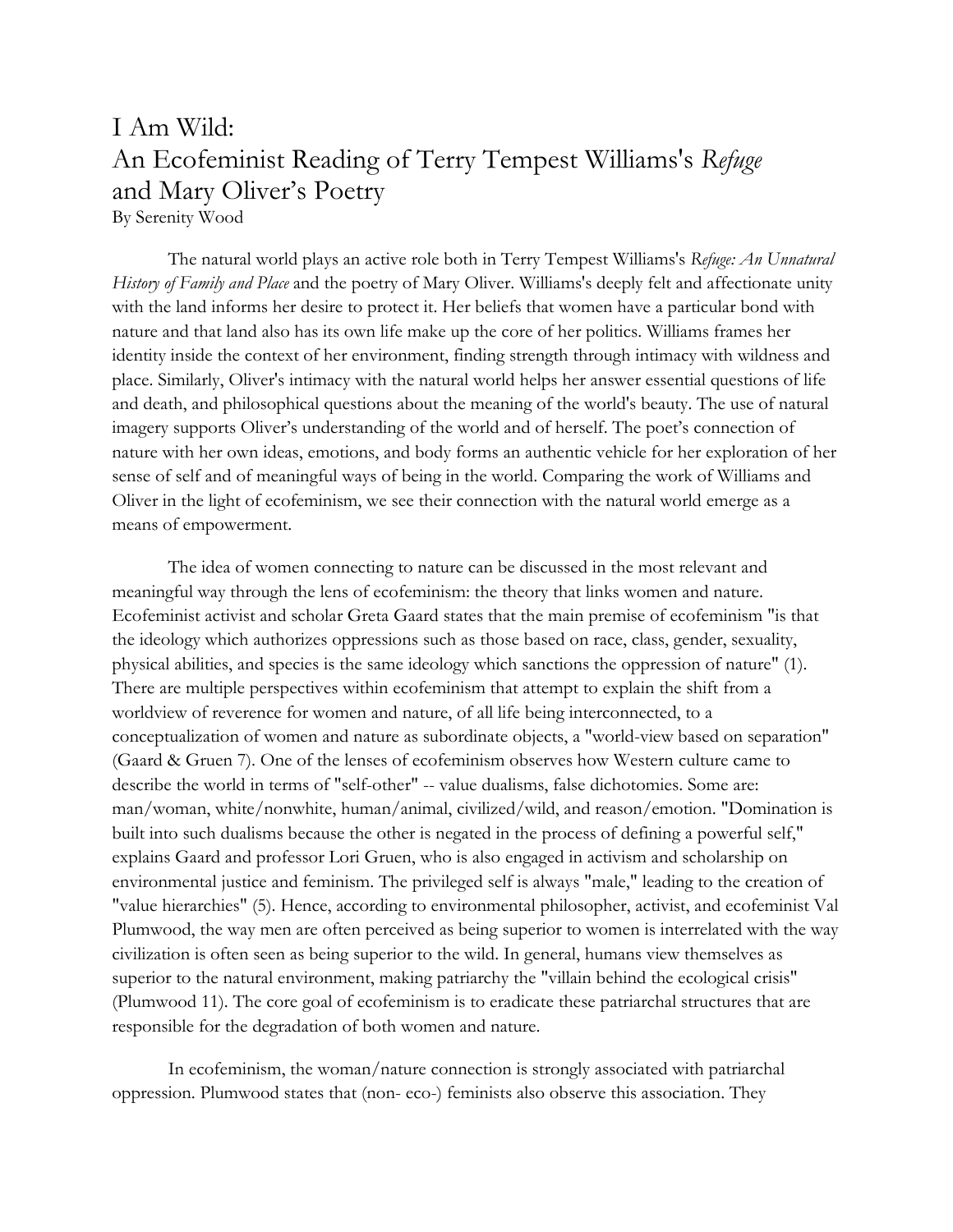emphatically reject the idea of unity of the feminine and the natural, believing that connecting nature with femininity is always "regressive and insulting" (20). According to Plumwood, feminists "view the traditional connection between women and nature as no more than an instrument of oppression, a relic of patriarchy," and judge that the focus must be shifted away from this connection and toward women's rights (20-21). The remarks of Dr. Andrea O'Reilly, feminist writer and professor of Women's Studies, align with this argument: "The earth is depicted (both currently and historically) in feminized terms, and this descriptive language is complex and fraught with ambivalence: nature is portrayed as fertile, nurturing, and protective (stereotypically maternal); sexualized and seductive (as observed and possessed by men); and wild, dark, and dangerous (needing to be tamed and civilized)." This type of language that treats women and nature like objects to be controlled, exploited, "tamed," and "civilized" effectively leads to their patriarchal domination, O'Reilly explains. After recognizing this as truth, Plumwood calls for a new ecological feminism where "women *consciously* position themselves *with* nature" (21). She posits that there can be real, positive value in women reclaiming their unity with the natural world.

Thus, for ecofeminists such as Plumwood, the women/nature connection does not by definition have to result in mutual oppression for women and nature. If approached "*consciously*," more positive things can result. This idea can form the basis of an analysis of Terry Tempest Williams's *Refuge,* which portrays the female protagonist/narrator's relationship with nature as a necessary and authentic medium for healing and strength.

*Refuge: An Unnatural History of Family and Place* recounts the author's struggle to reconcile herself with her mother's eventual death from breast cancer, which she believes was caused by the nuclear weapons testing that took place in Utah in the 1950s. This family story interweaves with the story of the flooding of Great Salt Lake threatening a place that had become essential to her family's experience. At the heart of the memoir is its geographic center, the Bear River Migratory Bird Refuge. Williams tells us that this wildlife sanctuary has "remained a constant." For her, "it is a landscape so familiar" that, at times, she has "felt a species long before [she] saw it." Her and the birds there "share a natural history." She explains that this "is a matter of rootedness, of living inside a place for so long that the mind and imagination fuse" (21). This unity that Williams senses with the wildlife here is grounded in family – it goes back to the days of her childhood, bird watching with her grandmother at the Refuge. "The days I loved most were the days at Bear River. The Bird Refuge was a sanctuary for my grandmother and me. ...We would walk along the road with binoculars around our necks and simply watch birds" (15).

This connection is disturbed, however, when Great Salt Lake rises drastically, dramatically changing the refuge. Many species are forced out of the now inhospitable area. Simultaneously, Williams' mother struggles with the cancer that will eventually take her life. Williams draws frequent parallels between the deteriorating health of her family and the destruction of the wild. She observes: "I could not separate the Bird Refuge from my family. Devastation respects no boundaries. The landscape of my childhood and the landscape of my family, two things I had always regarded as bedrock, were now subject to change. Quicksand" (40). About the Great Salt Lake, she remarks, "I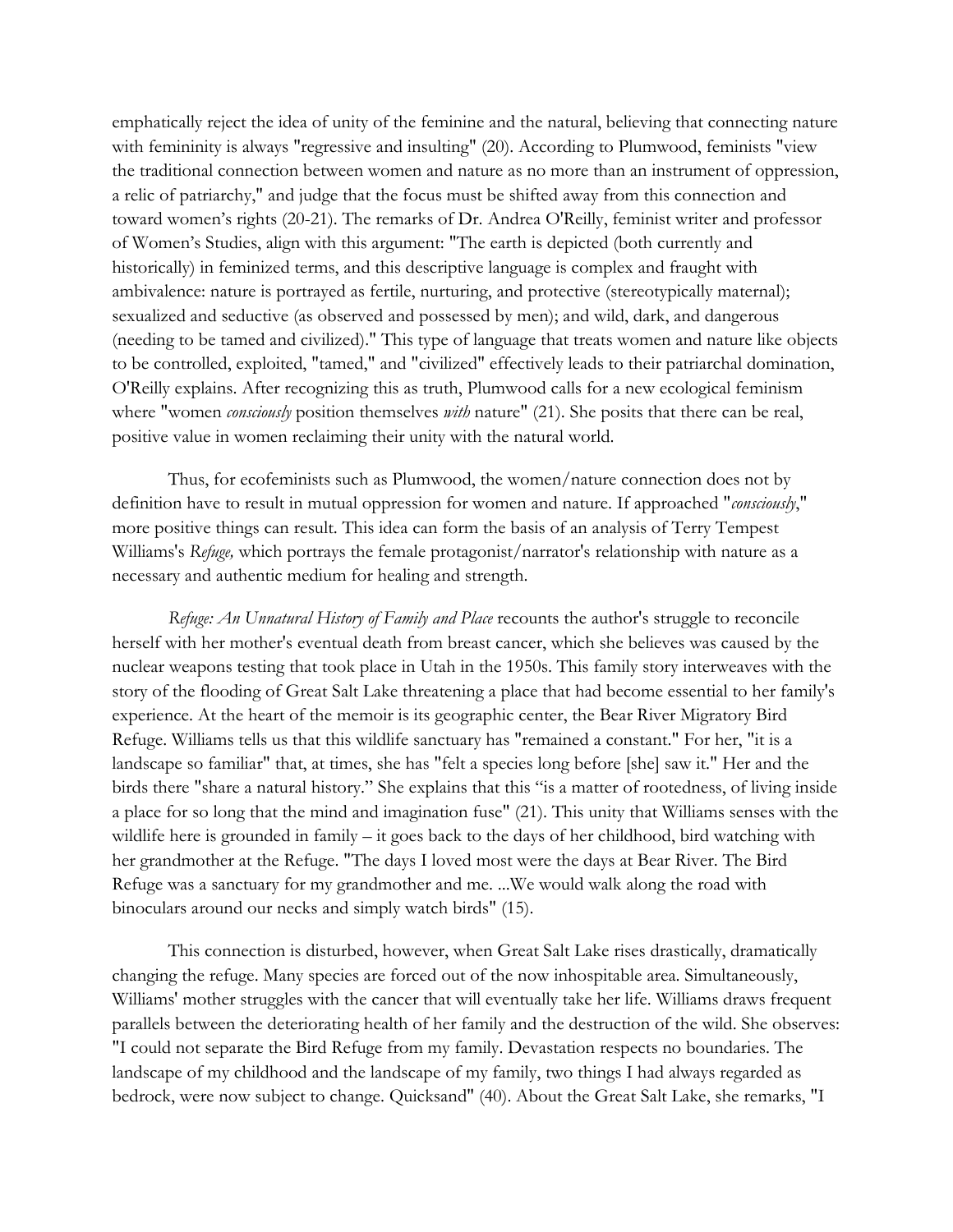could have never anticipated its rise." Similarly, her mother was now "aware of a rise on the left side of her abdomen" (22). She asks herself and her readers, "How does one find refuge in change?" (119). The story is driven by this question -- by her search for a way to remain rooted and strong without being metaphorically swept away. Williams's answer lies in her connection with the land.

Rather than being distanced from the land, Williams considers herself a part of it. In her essay, "Landscape, History, and the Pueblo Imagination," Leslie Marmon Silko speaks to this concept of intimate identification with the land when she explains the ancient Pueblo Indian belief that "[t]he land, the sky, and all that is within them -- the landscape -- includes human beings" (1006). Both authors find power and hope in the very identification with nature that many feminists see as insulting: in a relatively similar way to Silko, Williams sees the earth's body as her own. Some might view the way she describes the earth here as erotic; however, it is not an eroticism that is meant to be debasing or commercially appealing, but instead authentic and empowering. She writes, "There is musculature in dunes. And they are female. Sensuous curves -- the small of a woman's back. Breasts. Buttocks. Hips and pelvis. They are the natural shapes of Earth. Let me lie naked and disappear" (109). Although dunes are technically objects, she does not objectify women in the usual degrading sense. Instead, by equating femininity with the powerful, timeless force of the dunes, she circumvents the previously-mentioned "value hierarchies," or false dichotomies, in which the most powerful "self" is always something that's 'male' and thus non- 'nature'-based (Gaard & Gruen 5). In her article, "Gender-Specific Relationships with Nature in Terry Tempest Williams' *Refuge*," Cheri Molter asserts that by "embracing" the unity of the natural and the feminine in this way, Williams "empower[s] womankind" (21). Furthermore, Molter argues that "[d]espite the naturalization of gendered language used to maintain the degradation and subordination of women, Williams nurtures a healthy relationship with her environment along with an awareness of and desire to expose the institutionalized inequality." In an interview with Scott London, Williams explains this personal relationship with nature as "intimacy with the land" (3). She states later on, "…the only thing that can bring us into a place of fullness is being out in the land with *other.* Then we remember where the source of our power lies" (5). She believes that pursuing unity with the natural world teaches us how to live fully and with "power."

For Williams, this identification with nature is not just conceptual and personal, it is political. Her linking of women with land situates both as victims of patriarchy: "[O]ur bodies and the body of the earth have been mined" (10). However, the author actively resists this power structure's oppression of the feminine and the land (the feminine land). Her radical identification with the landscape provides a philosophical framework of resistance from which ecofeminists could draw inspiration when she declares, "I am desert. I am mountains. I am Great Salt Lake" (29). By actively connecting with nature, she is able to see past the false dichotomies that separate out human from land, male from female, civilized from wild. "I want to see the lake as Woman, as myself, in her refusal to be tamed" (92). In her unification with the land, she resists domination.

Women and the landscape are portrayed as inextricably linked in *Refuge* due to their shared position in regards to patriarchy. The second key factor that links the feminine and the land in the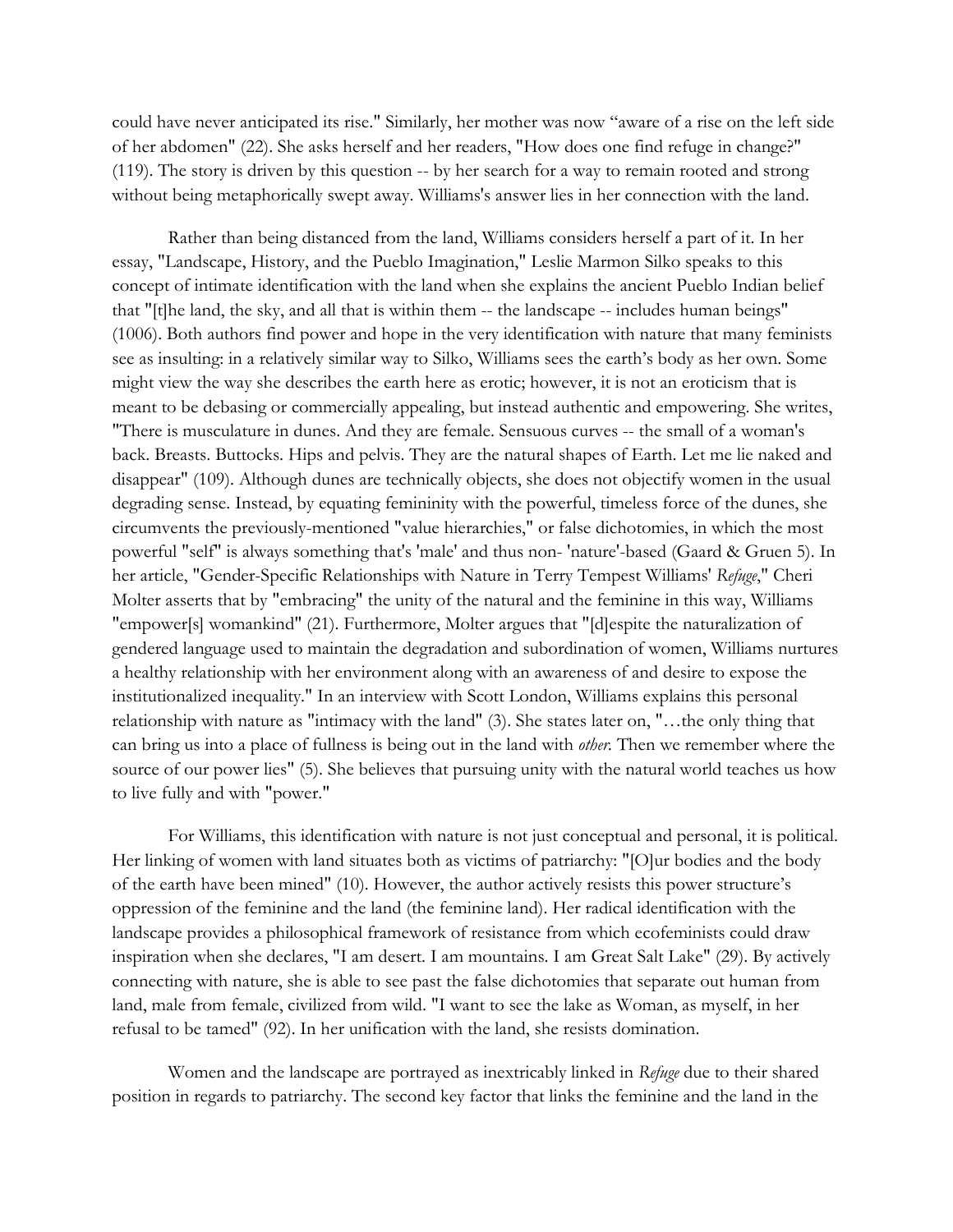author's mind is her own upbringing. Essential to the strength of the women in her family is their deeply felt connection to the land: "We are no more and no less than the life that surrounds us" (29). William's belief that intimacy with the land leads to our strength comes from her mother, who tells her that "I have never known my full capacity for solitude" (15), and how at an early point in her cancer she "just needed to get away, to be reminded by the desert of who I am and who I am not. The exposed geologic layers in the redrock mirror the depths within myself" (136). The Williams women find a source of inner power within their relationship to the land. This is crucial to the story, as it helps them to endure the constant presence of cancer. Conflictingly, their love of this land is also what will lead to their painful deaths. As we know, the Great Basin is contaminated by nuclear fallout. The Williams women's perception of their deep connection with the landscape comes with the tense realization that they and the land both face (similar) terrorization.

Williams suggests that some men aren't comfortable with such intimacy with nature, are disconnected from the land, and therefore end up destroying the environment. "We spoke of rage. Of women and landscape. How our bodies and the body of the earth have been mined. 'It has everything to do with intimacy,' I said." Her friend stipulates, "Men have forgotten what they are connected to. ... Subjugation of women and nature may be a loss of intimacy within themselves" (10). According to Carolyn Merchant, this "loss of intimacy" is a result of the scientific revolution, which shifted our worldview from recognizing and celebrating the aliveness of nature to viewing nature "as a machine," as "dead" and "inert," an object to be experimented on and analyzed (Gaard & Gruen 4). To treat nature like an object is to prevent a close, give-and-take, egalitarian relationship, such as the one the Williams women maintain with the animals and the land by loving and respecting it as a place of solitude.

By the middle of the memoir, Williams fully understands the power of the solitude her mother had spoken of. Here, she sees it as something transformative, something that allows you to be at home where you are and reclaim your identity: "I have found my open space, my solitude, and sky. ...There is something unnerving about my solitary travels around the northern stretches of the Great Salt Lake. ...Only the land's mercy and a calm mind can save my soul. ...Perhaps that is why every pilgrimage to the desert is a pilgrimage to the self. There is no place to hide, and so we are found" (148). As Williams searches for an intimate connection with the land, she finds an intimate connection to her self-determination. Connection to the land is a source of her resilience.

Williams' personal relationship with the landscape also helps her to find strength in another way: by teaching her to adapt by abandoning control. Her beloved birds stir in her the realization that she cannot predict change, but must adapt and grow despite change. In an attempt to "create divine order out of chaos," Williams goes to the lake for "a compass reading, to orient [her]self once again in the midst of change" (196, 75). While she and the Great Salt Lake are both changing, her connection with it is a constant. "[The] Refuge is not a place outside of myself. Like the lone heron who walks the shores of Great Salt Lake, I am adapting as the world is adapting" (267). As she watches the remaining species of birds in the area adapt to their fluctuating habitat to survive, Williams learns to adapt too, in order to cope with her mother's impending death. She observes how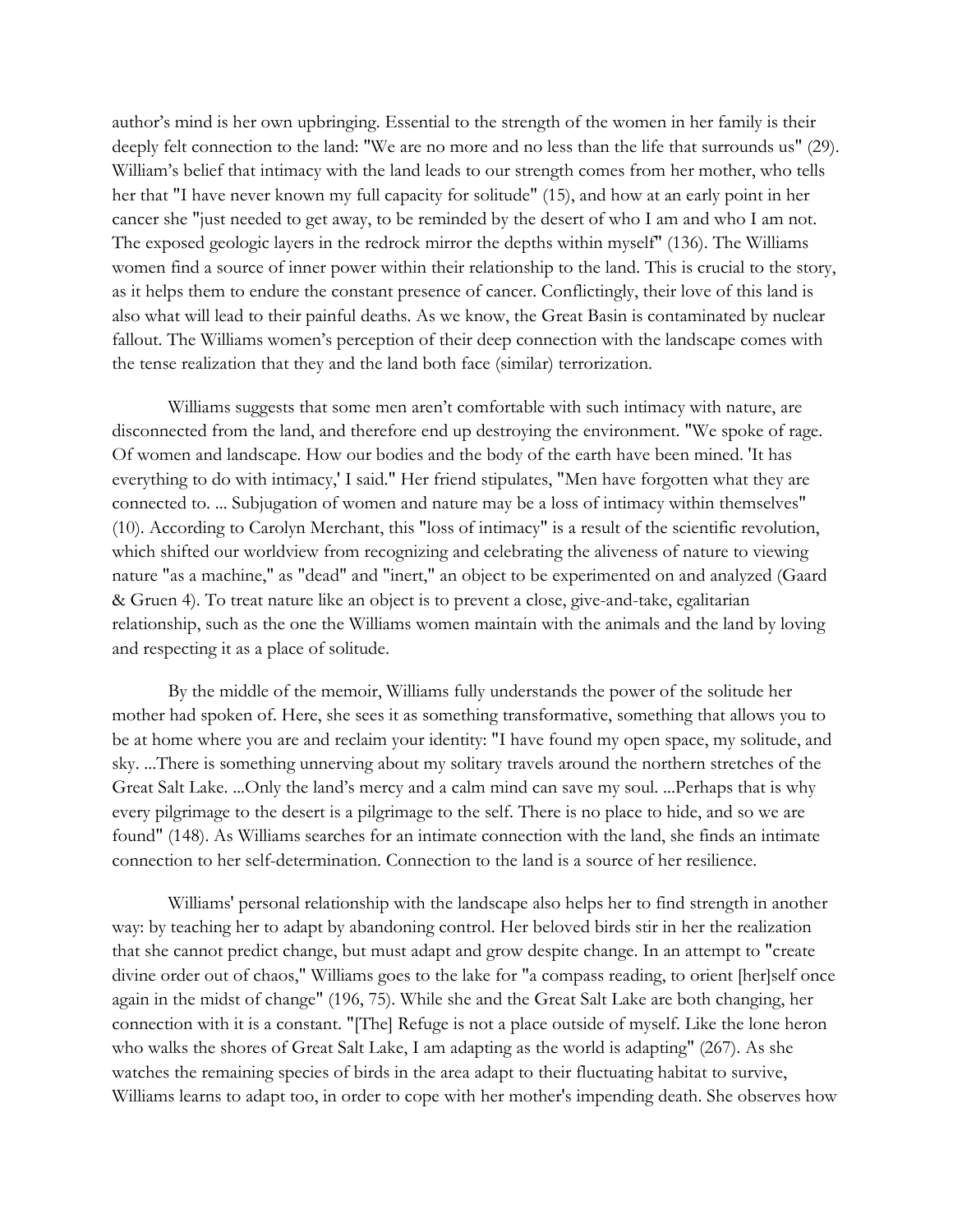"[t]he hostility of this landscape teaches me … how to find grace," how, "in the face of stressful intrusions, we can eventually settle in."

Williams's refusal to believe that the natural environment is "a place outside of" herself and insistence that no boundaries between the Refuge and herself exist is what allows her to "settle in" to the changes, accept the inevitability of her mother's death, and relinquish her need for a return to stability. She eventually recognizes that her desire for her mother to "be cured" and go back to normal is a denial of her mother's life (76). She has learned from Great Salt Lake that being rooted in a place requires one to be committed to change and adaptation. "The heartbeats I felt in the womb -- two heartbeats, at once, my mother's and my own -- are heartbeats of the land" (85). Therefore, being rooted in a family requires one to accept a similar instability. To resist it "stops us from listening" (76). "Today, I feel stronger," she observes, "learning to live within the natural cycles of a day" (136). In letting go and giving herself over to the cycles of nature, she finds resilience.

The consequences of resisting this intimate knowledge of the landscape are apparent in the women's cancers. The cancer is the result of a worldview that looked at the Great Basin and saw nothing but a decent place for nuclear waste. Due to the exposure of the radiation from the nuclear testing, Williams's mother, grandmothers, and six aunts "have all had mastectomies," and she herself has had "two biopsies for breast cancer" with one tumor already diagnosed as a "'borderline malignancy'" (281). To Williams, the repercussions of alienating oneself from the landscape are tangible and real -- they are directly played out on women's reproductive organs and the environment. "'The hollow eggs translated into hollow wombs. The Earth is not well and neither are we. I saw the health of the planet as our own.' … 'It's all related,' she said. 'I feel certain'" (262-263). She recognizes that the power that tries to keep the land in subjugation is the same power that tries to keep women's bodies in subjugation.

Her response to this injustice is civil disobedience. In the closing chapter of the memoir, titled "The Clan of the One-Breasted Women," Williams enters the Nevada Test Site to protest the nuclear testing, "to protest with the heart, that to deny one's genealogy with the earth is to commit treason against one's soul." She and the other arrested protesters are put on a bus and let out short of the nearest town. "The officials thought it was a cruel joke to leave us stranded in the desert with no way to get home. What they didn't realize was that we were home, soul-centered and strong, women who recognized the sweet smell of sage as fuel for our spirits" (290). Williams has lived through women's mental and physical suffering caused by the tests of atomic bombs, and by asserting her oneness with the earth, she rebels against this horrific and unnecessary suffering. And so, intimacy with the land emerges as the root of her politics, as her way of resistance. She is a woman acting against ecological destruction, aware of the connection between patriarchal violence against women and against nature. "As women, we hold the moon in our bellies," she asserts (136). From her experience as a woman, she has a deep and particular understanding of this specific violence.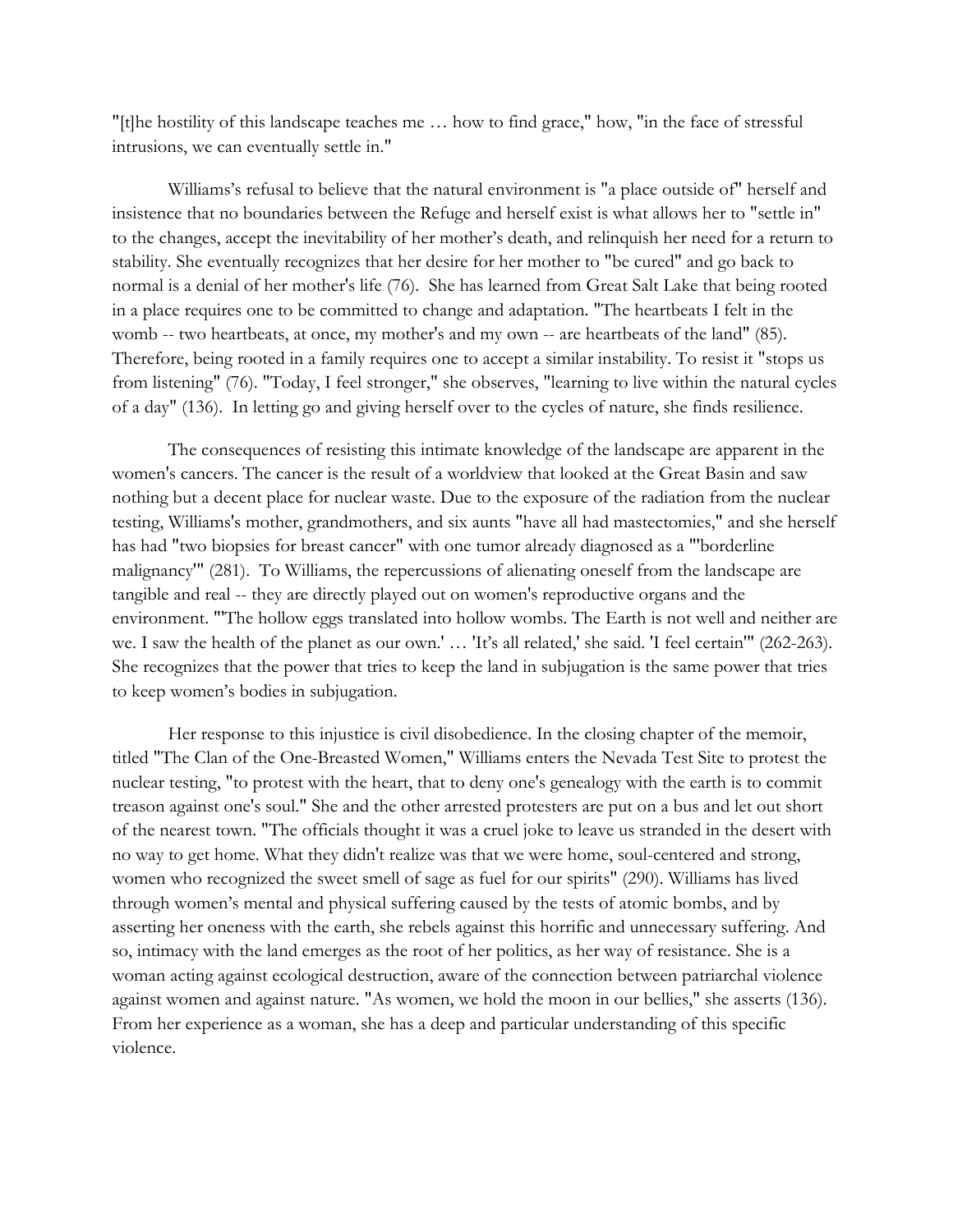At the end of the memoir, Williams has adapted to change, survived loss, and fought against patriarchal power over her body, the bodies of the women in her family, and the Salt Desert land. Her intimate relationship with the natural environment has helped her to navigate both her mother's journey and her own. In the closing chapter, William's unity with the land culminates into one empowering ecofeminist message: She is "soul-centered and strong" as she attempts to "reclaim the desert for the sake of their children, for the sake of the land" (290, 287). She has resisted the patriarchal discourses that legitimize oppressive, hierarchal power structures by reclaiming her connection to nature, not rejecting it. She is an advocate for the liberation of women *and* nature, rather than the liberation of women *from* nature, in concurrence with Plumwood's new ecological feminism.

We can also approach the poetry of Mary Oliver from Plumwood's ecofeminist standpoint. In the process, we uncover the core power of Oliver's communion with the nature. In consonance with Williams, Oliver treats every aspect of the natural world as if it has her same soul -- as if no barriers between herself and the natural world exist. Also similarly to Williams, this is what allows her to feel the elemental source of her power, which contradicts the feminist argument that women's connection with nature can only be an insulting reminder of patriarchy.

In "Some Questions You Might Ask," Oliver asks questions regarding the nature of her soul. Is it "solid, like iron?" Or is it easily destructible, like "the wings of a moth in the beak of an owl?" She wonders whether the soul's shape is that of "an iceberg," or "the eye of a hummingbird." She presents a supposition about her soul's anatomy: Like "the snake and the scallop," does it contain only "one lung"? Does she have ownership over it? Why doesn't "the anteater," "the maple trees," "all the little stones," the "roses," and "the grass" have her soul? (65). In so scrupulously considering the idea that her human soul and the souls of all other earthly creatures have no difference between them, she adopts an unconventional, expanded outlook on herself that adds depth and meaning to her life experience. Furthermore, she engages in a radical process of self-definition that enacts what Plumwood advocated. She is reclaiming her connection with nature and redefining it as something very empowering -- even spiritual and sacred. By lavishing her artistic attention on something as basic to nature as "the grass," and thus elevating it, she also elevates herself. In the same vein, the way that she doesn't just write poems about the most spectacular, exquisite parts of nature, but also the humble (not stereotypically beautiful) parts of nature, is empowering to women.

Likewise, in "The Summer Day," Oliver personifies a grasshopper when she refers to it as a "her," suggesting an equivalent value between the grasshopper and herself. Both she and the grasshopper do things with care and intention -- the grasshopper eats "sugar out of my hand" and "thoroughly washes her face," while Oliver knows "how to pay attention, how to fall down/ into the grass, how to kneel down in the grass." By elevating the grasshopper to her own level in the hierarchy of things, she dismisses her traditional Western upbringing. The associated patriarchal norms, such as that nature is sinful and should be dominated, civilized, dismissed, or kept hidden (stigma around breastfeeding, taboo to talk about menstruation, girls taught to feel body shame, etc.) can obviously be destructive towards women. Considering creation in this way, by looking closely at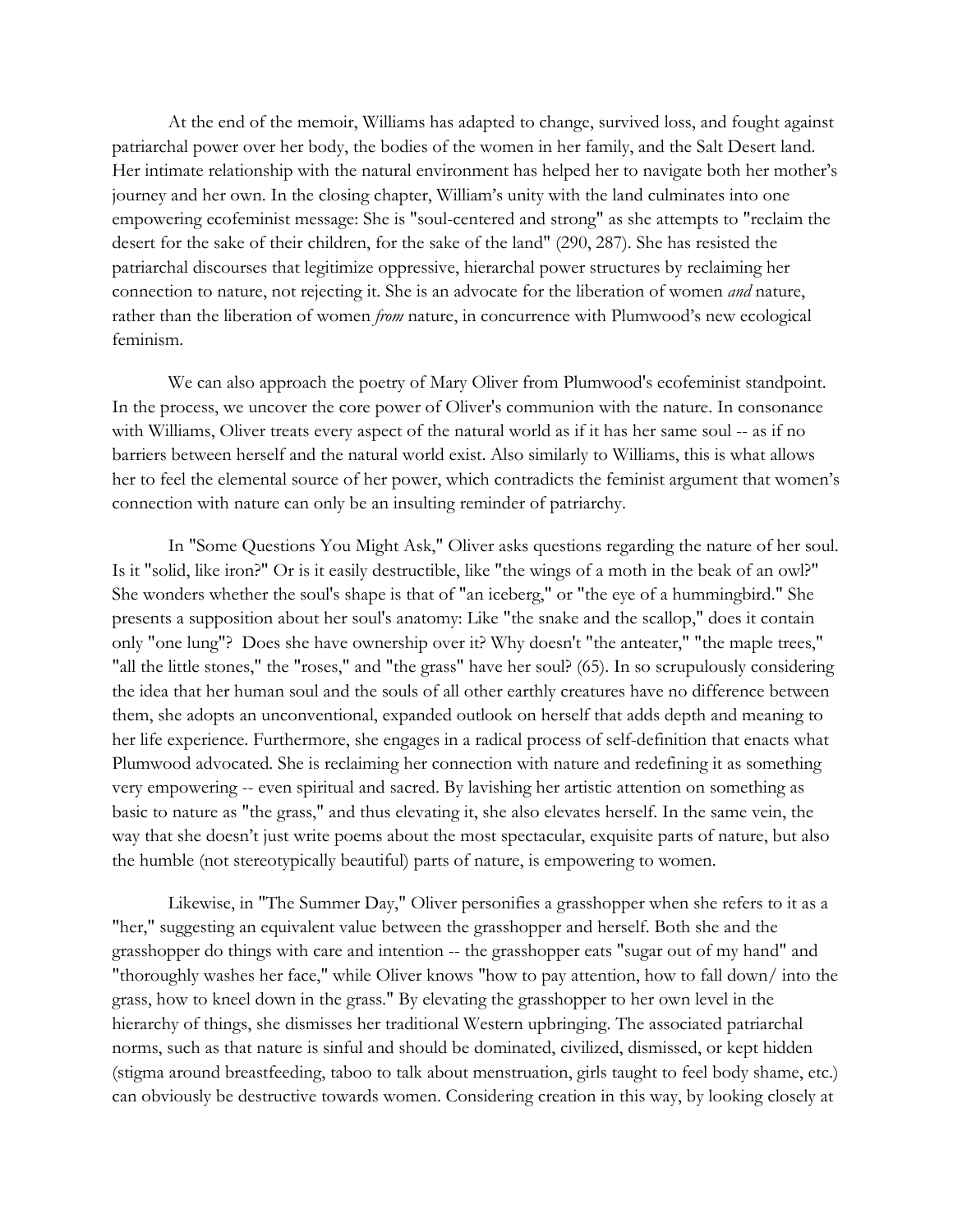a grasshopper and observing how it is a reflection of herself, is also what helps the poet come to the revelation at the end of the poem: A life lived close to nature is instead worth protecting with care and intimately experiencing to the fullest; the power of life is extreme (94). This poem discards patriarchal patterns, emphasizing instead the narrator's oneness with the world.

In "White Night," Oliver moves from identifying with an individual aspect of nature, like a grasshopper, to a wider, broader definition of nature. In this poem, she explores her longing to return to a maternal environment through her own body and senses: "I want to flow out/ across the mother/ of all waters,/ I want to lose myself/ on the black/ and silky currents." Immersed in the world of night, floating "in the shallow ponds," she wants to stay cemented there, "yawning,/ gathering/ the tall lilies/ of sleep." However, she knows that the other world, the "difficult/ and beautiful" world of day, will inevitably come and interrupt (163). In this poem, she is investigating her desires, as well as exploring what it means to be herself, beyond restrictions and limits. Similarly, in "The Sea," her "body remembers that life and cries for the lost parts of itself--/ fins, gills/ opening like flowers..." Though Oliver doesn't specify what "that life" is exactly, one might guess she alludes to the same water-mother as in "White Night" and speaks of a pre-human, more freeflowing existence. She references a divine feminine, the basis of all life and the starting point for all evolution: "Sprawled in that motherlap,/ in that dreamhouse/ of salt and exercise,/ what a spillage/ of nostalgia pleads/ from the very bones!" (172). Again, she is radically expanding her definition of herself. "Sprawled," "spillage," and "exercise" are all word choices that reinforce this sense of actively expanding outwards.

Unlike in "White Night" and "The Sea," where she utilizes words like "want," "cries for," and "long to," desiring isn't involved in "Sleeping in the Forest." Rather than wishing she could, in this poem she skips straight to actually doing it: imaginatively transforming into the fluid consciousness, "as if in water," nothing separating her from "the white fire of the stars." She "thought the earth remembered" her, which begins this process (181). In "White Flowers," Oliver again rejects any wistful verbs of desire. Instead, even though they are in the past tense, her strong verbs make the poem feel immediate. She describes her experience in the fields as if it were a real event that took place. First, she explains what someone may have seen if they had stood above her and observed her: "I lay down," "I fell asleep," "I woke," "I was covered/ with blossoms." Then, she presents two possibilities for what really happened to her: Either "my body went diving down/ under the sugary vines/ in some sleep-sharpened affinity," or "that green energy/ rose like a wave/ and curled over me, claiming me." One thing she knows for sure is that "Never in my life had I felt so plush,/ or so slippery,/ or so resplendently empty. Never in my life/ had I felt myself so near/ that porous line/ where my body was done with and the roots and flowers began" (58). Plumwood would approve of this empowering ecofeminist concept. The poet's merging with the earth causes her to become more rooted in herself, by entering into her most true, powerful, authentic state: a woman one with everything. In this poem, as well as in "Sleeping in the Forest," "The Sea," and "White Night," Oliver each time investigates meaningful ways to understand her world by stepping outside herself and into a different plane that only exists in nature, which in turn gets her to a place inside of herself that is most authentic.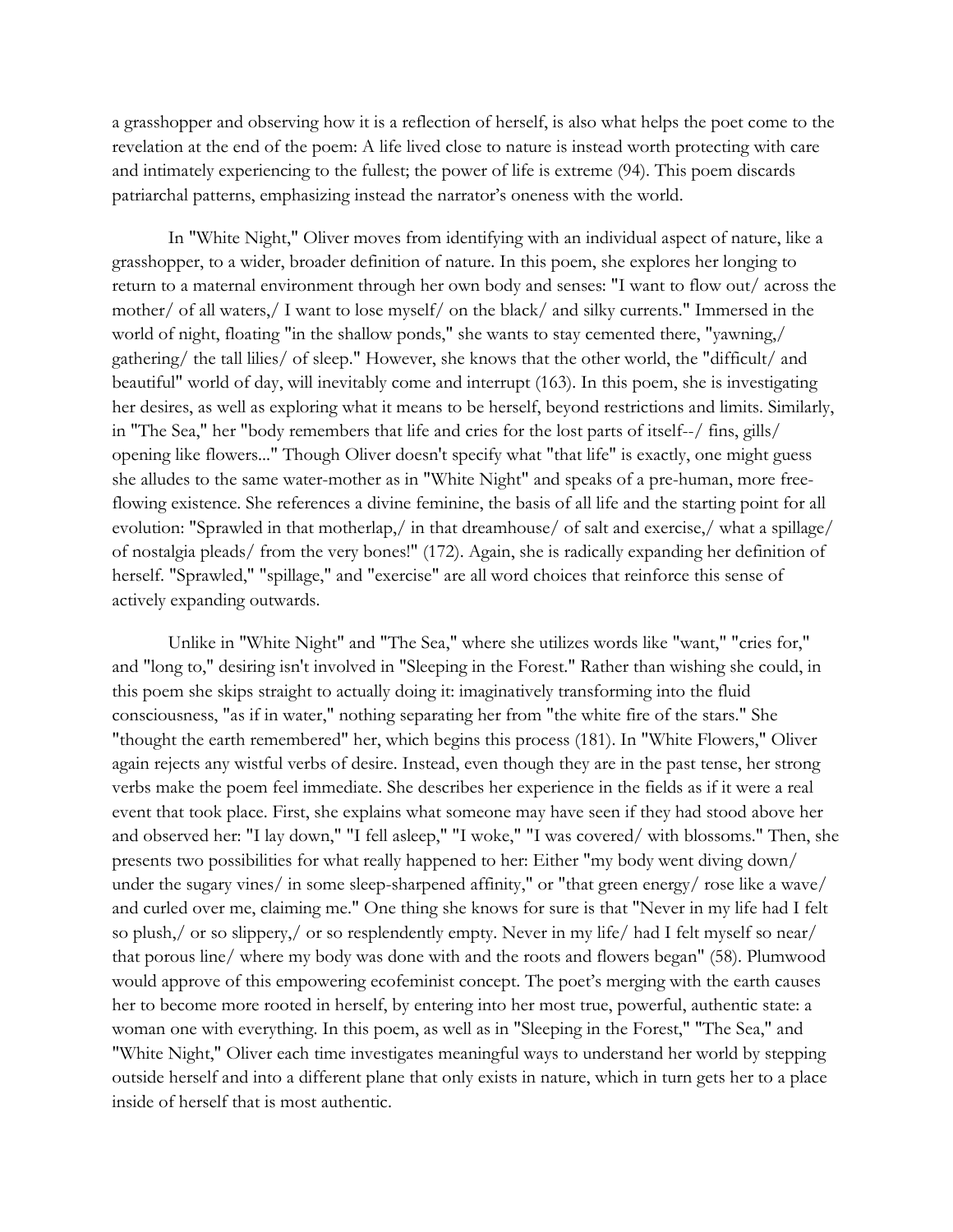In her article, "'Into the body of another': Mary Oliver and the poetics of becoming other," Vicki Graham explains Oliver's desire to become a part of the natural world as "mimicry," creating "a cosmic order in which she can cross the boundaries between human and non-human and become another, at least momentarily" (353). Thus, by imaginatively crossing these "boundaries" into nature, Oliver returns to a less domesticated state and finds meaningful ways to exist in the world that challenge the feminist idea that the conceptual association of the feminine with the natural reverses women's progress toward liberating themselves from their domesticated status in patriarchal society. She authenticates Plumwood's radical ecofeminist theory that women consciously linking themselves with nature can create positive outcomes. Just as in her most-loved poem, "Wild Geese," through her radical acts of self-definition, the poet is "announcing" her "place in the family of things." To her, this place, which is rooted in nature, is a source of empowerment.

In brief, through a comparative analysis of the works of Terry Tempest Williams and Mary Oliver, we see that their assertion of their relationship to wildness glows through them. It is power itself. Though the traditional idea of feminine connection with nature has historically been a tool of oppression and still authorizes "the dynamic behind much of the treatment of both women and nature in contemporary society" (Plumwood 21), the works of these two writers implore us to stop, take a step back, and not end the discussion there. They demonstrate that women *can* embrace their ancient identification with nature without accepting the oppressive, outdated identity of less-thanhuman earth-mothers to be subdued and tamed. They *can* stand up to that unacceptable identification in which the patriarchy has imprisoned them, reclaiming and redefining it in the process. In deliberately and reflectively reconnecting to the unity with the natural world that they so ardently feel, they join forces with nature, and against an oppressive power structure. Ultimately, by showing how all life is interconnected, they effectively reassert their true humanity.